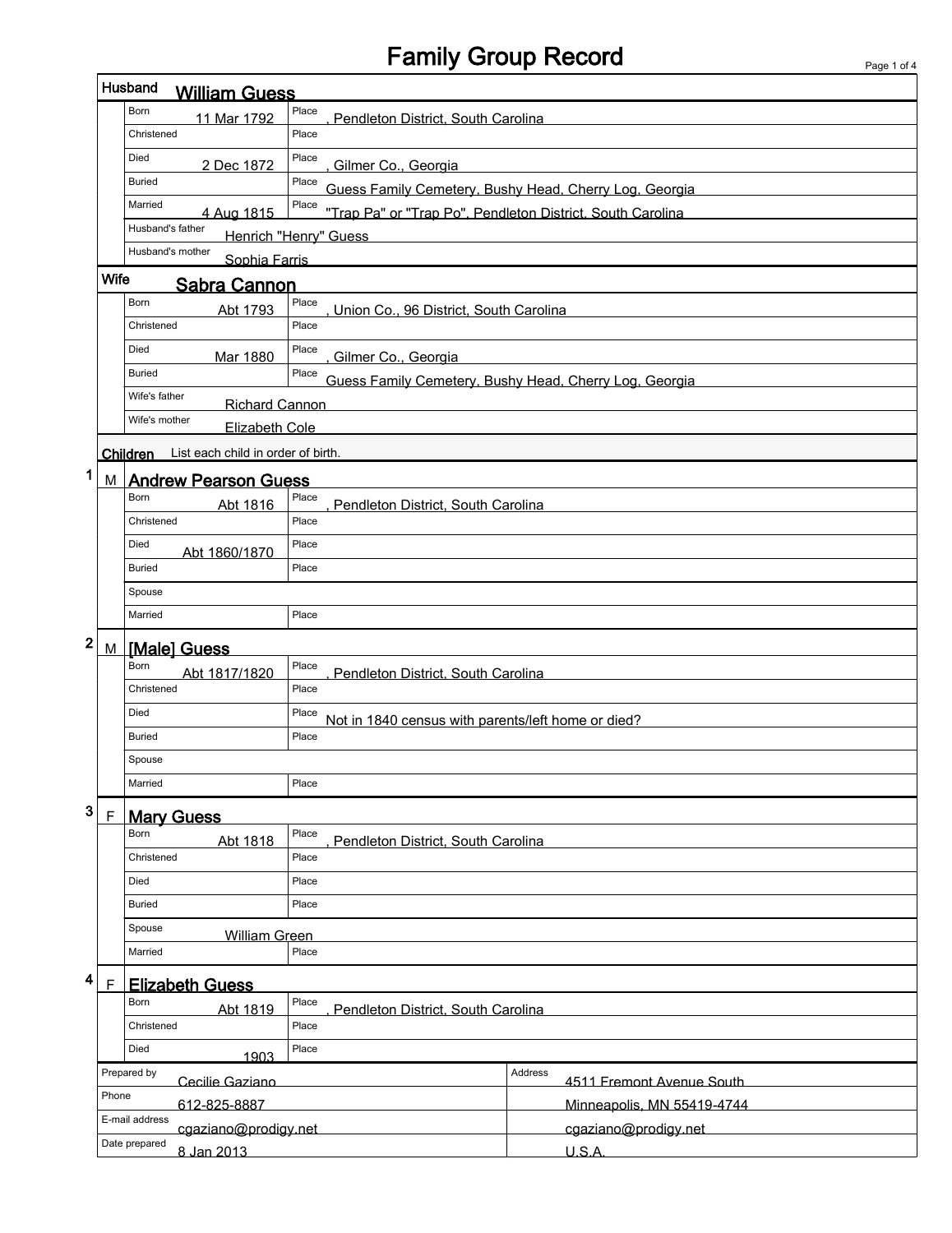## Family Group Record

|             | Husband               | <b>William Guess</b>                    |                                                                                                                                                                                                                                                                                                                                                      |  |  |  |
|-------------|-----------------------|-----------------------------------------|------------------------------------------------------------------------------------------------------------------------------------------------------------------------------------------------------------------------------------------------------------------------------------------------------------------------------------------------------|--|--|--|
|             | Wife                  | Sabra Cannon                            |                                                                                                                                                                                                                                                                                                                                                      |  |  |  |
|             | Children              | List each child in order of birth.      |                                                                                                                                                                                                                                                                                                                                                      |  |  |  |
| $\mathsf F$ |                       | <b>Elizabeth Guess</b>                  |                                                                                                                                                                                                                                                                                                                                                      |  |  |  |
|             | <b>Buried</b>         |                                         | Place                                                                                                                                                                                                                                                                                                                                                |  |  |  |
|             | Spouse                |                                         |                                                                                                                                                                                                                                                                                                                                                      |  |  |  |
|             | Married               |                                         | Place                                                                                                                                                                                                                                                                                                                                                |  |  |  |
| F           |                       | <b>Sabra Guess</b>                      |                                                                                                                                                                                                                                                                                                                                                      |  |  |  |
|             | <b>Born</b>           | 7 May 1821                              | Place<br>Pendleton District, South Carolina                                                                                                                                                                                                                                                                                                          |  |  |  |
|             | Christened            |                                         | Place                                                                                                                                                                                                                                                                                                                                                |  |  |  |
|             | Died                  | 23 Oct 1891                             | Place<br>Kennesaw, Cobb Co., Georgia                                                                                                                                                                                                                                                                                                                 |  |  |  |
|             | <b>Buried</b>         |                                         | Place<br>Kennesaw Cemetery, Cobb Co., Georgia                                                                                                                                                                                                                                                                                                        |  |  |  |
|             | Spouse                | <b>Willis Skelton</b>                   |                                                                                                                                                                                                                                                                                                                                                      |  |  |  |
|             | Married               | <b>Bef 1848</b>                         | Place                                                                                                                                                                                                                                                                                                                                                |  |  |  |
|             | M                     | <b>William Jackson Guess</b>            |                                                                                                                                                                                                                                                                                                                                                      |  |  |  |
|             | <b>Born</b>           | 25 Jun 1825                             | Place<br>DeKalb Co., Georgia                                                                                                                                                                                                                                                                                                                         |  |  |  |
|             | Christened            |                                         | Place                                                                                                                                                                                                                                                                                                                                                |  |  |  |
|             | Died                  | 23 Jun 1897                             | Place<br>Gilmer Co., Georgia                                                                                                                                                                                                                                                                                                                         |  |  |  |
|             | <b>Buried</b>         |                                         | Place                                                                                                                                                                                                                                                                                                                                                |  |  |  |
|             | Spouse                | <b>Violet Chapman</b>                   |                                                                                                                                                                                                                                                                                                                                                      |  |  |  |
|             | Married               |                                         | Place                                                                                                                                                                                                                                                                                                                                                |  |  |  |
| F           |                       | <b>Ellen Aminda Whitley Guess</b>       |                                                                                                                                                                                                                                                                                                                                                      |  |  |  |
|             | <b>Born</b>           | Abt 1829                                | Place<br>DeKalb Co., Georgia                                                                                                                                                                                                                                                                                                                         |  |  |  |
|             | Christened            |                                         | Place                                                                                                                                                                                                                                                                                                                                                |  |  |  |
|             | Died<br><b>Buried</b> | 1885                                    | Place<br>Cobb Co., Georgia<br>Place                                                                                                                                                                                                                                                                                                                  |  |  |  |
|             | Spouse                |                                         | Shiloh Cemetery, Cobb Co., Georgia                                                                                                                                                                                                                                                                                                                   |  |  |  |
|             | Married               |                                         | George R. Chapman<br>Place                                                                                                                                                                                                                                                                                                                           |  |  |  |
|             |                       |                                         |                                                                                                                                                                                                                                                                                                                                                      |  |  |  |
| M           | Born                  | John F. Guess                           | Place                                                                                                                                                                                                                                                                                                                                                |  |  |  |
|             | Christened            | Abt 1834                                | DeKalb Co. or Cobb Co., Georgia<br>Place                                                                                                                                                                                                                                                                                                             |  |  |  |
|             | Died                  |                                         | Place                                                                                                                                                                                                                                                                                                                                                |  |  |  |
|             | <b>Buried</b>         |                                         | Believed to have died young<br>Place                                                                                                                                                                                                                                                                                                                 |  |  |  |
|             | Spouse                |                                         |                                                                                                                                                                                                                                                                                                                                                      |  |  |  |
|             | Married               |                                         | Place                                                                                                                                                                                                                                                                                                                                                |  |  |  |
|             | <b>Notes</b>          | HUSBAND - William Guess<br>Donna Buncy. | William Guess served in the War of 1812 as a private in the company of Capt. William Cannon, SC Militia, from 20 Jan<br>1814, to 28 Jul 1814. He participated in the Battle of Horseshoe Bend. This information comes from a 4-page<br>summary of information about William Guess (1792-1872), compiled by an unknown person, mailed to me (C.G.) by |  |  |  |
|             |                       |                                         | 14 Mar 1827 Pendleton District, SC, Deed Book A-1, p. 26: Description that William Guess had conveyed 125 acres                                                                                                                                                                                                                                      |  |  |  |

on Wolf Creek waters of 12 Mile River, where "Thomas Christian now lives," adjacent to James Guess, to Francis

Maudlin, who sold the property to Robert H. Briggs, both of Pendleton.

8 Jan 2013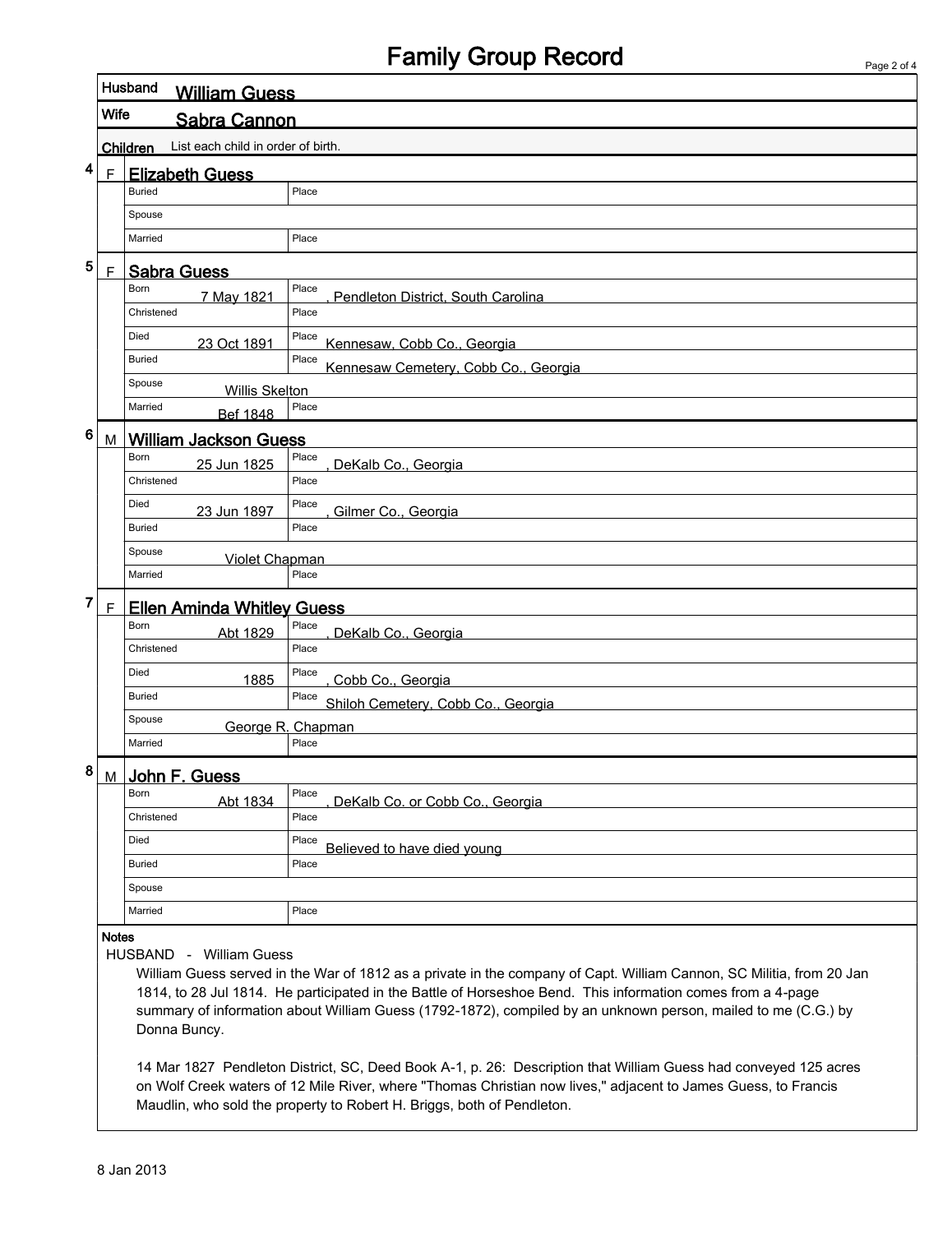| <b>Wife</b>                                                                                                                                                                                                                                                                                                                                                               |
|---------------------------------------------------------------------------------------------------------------------------------------------------------------------------------------------------------------------------------------------------------------------------------------------------------------------------------------------------------------------------|
| <b>Sabra Cannon</b>                                                                                                                                                                                                                                                                                                                                                       |
| <b>Notes</b><br>HUSBAND - William Guess<br>(Continued)<br>He served as state senator from 1836-1880. At Tunnel Hill in Whitfield Co. he was the first depot agent when the<br>tunnel was finished. In Gilmer Co. he owned 500 acres on both sides of Board Town Road.                                                                                                     |
| The above information is from two unsigned family history accounts of the Guess family.                                                                                                                                                                                                                                                                                   |
| - Sabra Cannon<br><b>WIFE</b><br>Date of marriage, 6 Aug 1815, is from pension file of William Guess, as is the name of his wife, Sabra Cannon.                                                                                                                                                                                                                           |
| Note: Henry Guess, father of William, lived 3 households away from Richard Cannon in the 1810 census of<br>Pendleton District, SC. William Guess later owned 125 acres on Wolf Creek, a tributary of Twelve Mile River, which is<br>very near the property of Richard Cannon and also Russell Cannon, son of Simcock Cannon. Richard was likely a<br>son of Richard also. |
| 1790 Census of Union Co, Ninety-Six District, SC, p. 48, Sabra is probably one of the 4 females in the household.                                                                                                                                                                                                                                                         |
| 1800 Census, Greenville District, SC: Richard CANNON household, p. 250/275; (female born 1790-1800).                                                                                                                                                                                                                                                                      |
| 1810 Census, Pendleton District, SC: Rich. Cannon household, p. 146A, female born 1784/1794.                                                                                                                                                                                                                                                                              |
| 1820 Census, Pendleton District, SC: William Guest (Guess), p. 213 20001; 1001                                                                                                                                                                                                                                                                                            |
| 1827 Pendleton District, SC, land sold, Deed Book A-1, p. 26                                                                                                                                                                                                                                                                                                              |
| 1830 Census, DeKalb Co., GA: William Guess, p. 69: 102001; 112001                                                                                                                                                                                                                                                                                                         |
| 1832 Moved to Cobb Co., GA.                                                                                                                                                                                                                                                                                                                                               |
| 1840 Census, District 851, Cobb Co., GA: Wm Guess, p. 213 or p. 266?: 0110101; 0011101                                                                                                                                                                                                                                                                                    |
| 1845 Moved to Tunnel Hill in Whitfield Co GA.                                                                                                                                                                                                                                                                                                                             |
| 1850 Census of Murray Co., GA, enumerated 16 Aug, household 53, p. 151, son John F. on p. 152:<br>William<br>Gess 58 M W Agent at the tunnel Depot RR SC                                                                                                                                                                                                                  |
| Ħ<br>Sabrey<br>57 F W<br>SC                                                                                                                                                                                                                                                                                                                                               |
| William J<br>24 M W Cleshing?<br>Ga                                                                                                                                                                                                                                                                                                                                       |
| Whita E.<br>21 F W<br>Ga<br>John F.<br>Guess 16 M W At school<br>Ga                                                                                                                                                                                                                                                                                                       |
| c1852 Moved to Gilmer Co., GA.                                                                                                                                                                                                                                                                                                                                            |
| 1860 Census of Subdivision 33, Gilmer Co., GA, enumerated 30 Aug, 1354/1180, household of John & Sarah Searcy,<br>p. 168:<br>William Guess 68 M W Farmer 1200 178 South Carolina                                                                                                                                                                                          |
| Sabary Guess 67 F W<br>South Carolina                                                                                                                                                                                                                                                                                                                                     |
| 1870 Census of Subdivision 55, Gilmer Co., GA, enumerated 12 Aug, 817/817, p. number 56:<br>78 M W Farmer 150 100 S.C.<br>Guess, William<br>Sabra<br>77 FW<br>S.C.                                                                                                                                                                                                        |
| 1880 Mortality Census of Gilmer Co., GA, year ending 31 May 1880, received 27 Aug 1880, SD 1, ED 104, Page 1,<br>line 19, Family 315:<br>Guess, Sabra 86 F W widowed Born in S. Carolina Both parents born in S.C. D. March of old age, no attending<br>physician                                                                                                         |